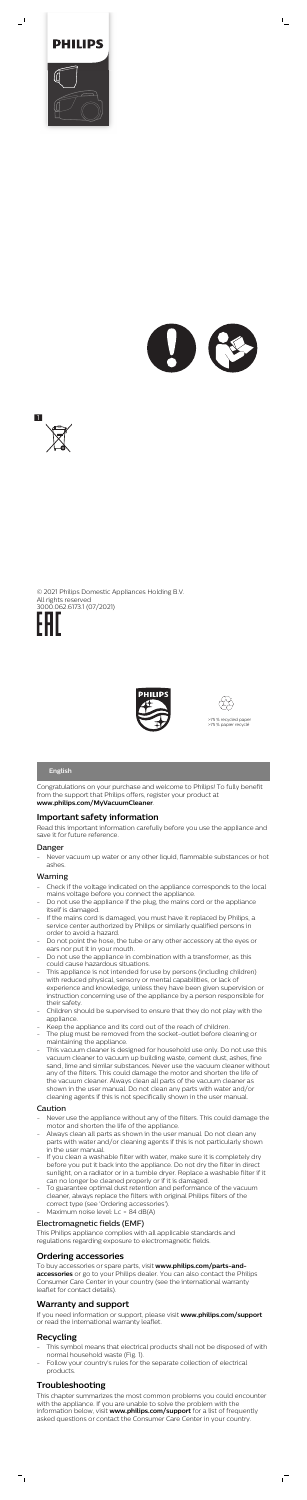$\overline{\phantom{0}}$ 

| The suction<br>power is<br>insufficient.                                   | The dust<br>container is full.                                                                                                                             | Empty the dust container.                                                                                                                                                                                                                                                                                                                |
|----------------------------------------------------------------------------|------------------------------------------------------------------------------------------------------------------------------------------------------------|------------------------------------------------------------------------------------------------------------------------------------------------------------------------------------------------------------------------------------------------------------------------------------------------------------------------------------------|
|                                                                            | The filters are<br>dirty.                                                                                                                                  | Clean or replace the filters.                                                                                                                                                                                                                                                                                                            |
|                                                                            | The suction power<br>is set to a low<br>setting.                                                                                                           | Increase the suction power with the<br>regulator on the appliance or on the<br>handgrip.                                                                                                                                                                                                                                                 |
|                                                                            | The nozzle, tube<br>or hose is blocked<br>up.                                                                                                              | To remove the obstruction,<br>disconnect the blocked-up item and<br>connect it (as far as possible) the<br>other way around. Switch on the<br>vacuum cleaner to force the air<br>through the blocked-up item in<br>opposite direction.                                                                                                   |
| When I use my<br>vacuum cleaner<br>I sometimes<br>feel electric<br>shocks. | Your vacuum<br>cleaner builds up<br>static electricity.<br>The lower the air<br>humidity, the<br>more static<br>electricity the<br>appliance builds<br>up. | Discharge the appliance by<br>frequently holding the tube against<br>other metal objects in the room (for<br>example the legs of a table or chair,<br>a radiator etc.). You can also raise<br>the air humidity level in the room.                                                                                                        |
| The remote<br>control does<br>not work.                                    | The disposable<br>batteries do not<br>make full contact<br>or have not been<br>inserted properly.                                                          | Remove the lid of the battery<br>compartment and insert the<br>disposable batteries correctly. Make<br>sure the $-$ and $+$ poles point in the<br>right direction.                                                                                                                                                                       |
|                                                                            | The disposable<br>batteries are<br>empty.                                                                                                                  | Replace the disposable batteries.<br>Please note that you can continue<br>to vacuum until you replace the<br>disposable batteries, but you cannot<br>use the remote control to increase<br>or decrease the suction power or to<br>switch off the appliance. To switch<br>off the appliance, press the on/off<br>button on the appliance. |

 $\mathbb{L}$ 

## **Русский**

Поздравляем с покупкой продукции Philips! Чтобы воспользоваться всеми преимуществами поддержки Philips, зарегистрируйте продукт на веб-сайте **www.philips.com/MyVacuumCleaner**.

## **Важные сведения о безопасности Дополнение к эксплуатационной документации**

Перед началом эксплуатации устройства внимательно ознакомьтесь с настоящим буклетом и сохраните его для дальнейшего использования в качестве справочного материала.

#### Опасно!

- Запрещается убирать при помощи пылесоса воду и другие жидкости, горючие вещества и горячий пепел.

### Предупреждение

- Перед подключением прибора убедитесь, что указанное на нем номинальное напряжение соответствует напряжению местной электросети.
- Запрещено пользоваться прибором, если сетевая вилка, сетевой шнур или сам прибор повреждены.
- В случае повреждения сетевого шнура его необходимо заменить. Чтобы обеспечить безопасную эксплуатацию прибора, заменяйте шнур только в авторизованном сервисном центре Philips или в сервисном центре с персоналом аналогичной квалификации.
- Не подносите шланг, трубку или другие аксессуары к глазам, ушам и рту.
- Не используйте прибор в сочетании с трансформатором, так как это может привести к опасным последствиям.
- Данный прибор не предназначен для использования лицами (включая детей) с ограниченными возможностями сенсорной системы или ограниченными умственными или физическими способностями, а также лицами с недостаточным опытом и знаниями, кроме как под контролем и руководством лиц, ответственных за их безопасность.
- Не позволяйте детям играть с прибором.
- Храните прибор и шнур в недоступном для детей месте.
- Перед очисткой или выполнением технического обслуживания прибора всегда извлекайте вилку из розетки электросети.
- Этот пылесос предназначен только для домашнего использования. Не используйте пылесос для сбора строительного мусора, цементной пыли, пепла, мелкого песка, извести и подобных веществ. Запрещается пользоваться пылесосом без любого из фильтров. Это может привести к повреждению электродвигателя и сокращению срока службы пылесоса. Всегда очищайте все части пылесоса, как показано в руководстве. Не используйте для очистки воду и (или) чистящие средства, если это явно не указано в руководстве по эксплуатации.

### Внимание!

- Запрещается пользоваться прибором без любого из фильтров. Это

- может привести к повреждению электродвигателя и сокращению срока службы прибора.
- Очистку частей прибора следует выполнять только в соответствии с указаниями в руководстве по эксплуатации. Не используйте для очистки воду и/или чистящие средства, если это явно не указано в руководстве по эксплуатации.
- Если вы промыли моющийся фильтр водой, убедитесь, что он полностью высох, перед тем как устанавливать его в прибор. Не сушите фильтр под прямыми солнечными лучами, на радиаторе отопления или в сушильном барабане. Замените моющийся фильтр на новый, если он поврежден или его очистка должным образом больше невозможна.
- Для обеспечения оптимального удержания пыли и работы пылесоса всегда заменяйте фильтры оригинальными фильтрами Philips необходимого типа (см. главу "Заказ аксессуаров"). Максимальный уровень шума: Lc = 84 дБ(А)
- Электромагнитные поля (ЭМП)

Это устройство Philips соответствует всем применимым стандартам и нормам по воздействию электромагнитных полей.

# **Заказ принадлежностей**

Чтобы приобрести аксессуары или запасные части, посетите веб-сайт **www.philips.com/parts-and-accessories** или свяжитесь с центром поддержки потребителей Philips в вашей стране (контактная информация приведена на гарантийном талоне).

# **Гарантия и поддержка**

Для получения дополнительной информации посетите веб сайт **www.philips.com/support** или обратитесь в центр поддержки потребителей Philips в вашей стране по номеру, указанному в гарантийном талоне.

# **Утилизация**

- Этот символ означает, что данные электротехнические изделия запрещено утилизировать вместе с обычным бытовым мусором (Рис. 1).
- Соблюдайте правила своей страны по раздельному сбору электрических изделий.

# **Поиск и устранение неисправностей**

Данный раздел посвящен наиболее распространенным проблемам, с которыми вы можете столкнуться при использовании прибора. Если не удается самостоятельно справиться с возникшими проблемами, см. ответы на часто задаваемые вопросы на веб-сайте

**www.philips.com/support** или обратитесь в центр поддержки потребителей в вашей стране.

| Проблема                                                                                   | Возможная<br>причина                                                                                                                                                         | Способы решения                                                                                                                                                                                                                                                            |
|--------------------------------------------------------------------------------------------|------------------------------------------------------------------------------------------------------------------------------------------------------------------------------|----------------------------------------------------------------------------------------------------------------------------------------------------------------------------------------------------------------------------------------------------------------------------|
| Мощность<br>всасывания<br>недостаточна.                                                    | Пылесборник<br>заполнен.                                                                                                                                                     | Очистите пылесборник.                                                                                                                                                                                                                                                      |
|                                                                                            | Фильтры<br>загрязнены.                                                                                                                                                       | Очистите или замените фильтры.                                                                                                                                                                                                                                             |
|                                                                                            | Регулятор<br>МОЩНОСТИ<br>всасывания<br>установлен в<br>положение<br>низкой<br>МОЩНОСТИ.                                                                                      | С помощью регулятора на<br>приборе или ручке увеличьте силу<br>всасывания.                                                                                                                                                                                                 |
|                                                                                            | Засорены<br>насадка, трубка<br>или шланг.                                                                                                                                    | Для удаления засора отсоедините<br>засоренную деталь и<br>присоедините ее (как можно<br>плотнее) обратной стороной.<br>Включите пылесос для продува<br>засоренной детали в обратном<br>направлении.                                                                        |
| Иногда во<br>время<br>использова<br>ния пылесоса<br>возникают<br>электрические<br>разряды. | Пылесос<br>накапливает<br>статическое<br>электричество.<br>Чем ниже<br>влажность<br>воздуха в<br>помещении, тем<br>больше<br>накапливается<br>статического<br>электричества. | Для снятия статического заряда<br>чаще подносите трубку пылесоса<br>к металлическим предметам,<br>находящимся в помещении<br>(например, к ножке стола или<br>стула, к батарее отопления и пр.).<br>Кроме того, можно повысить<br>уровень влажности воздуха в<br>помещении. |

 $\sqrt{2}$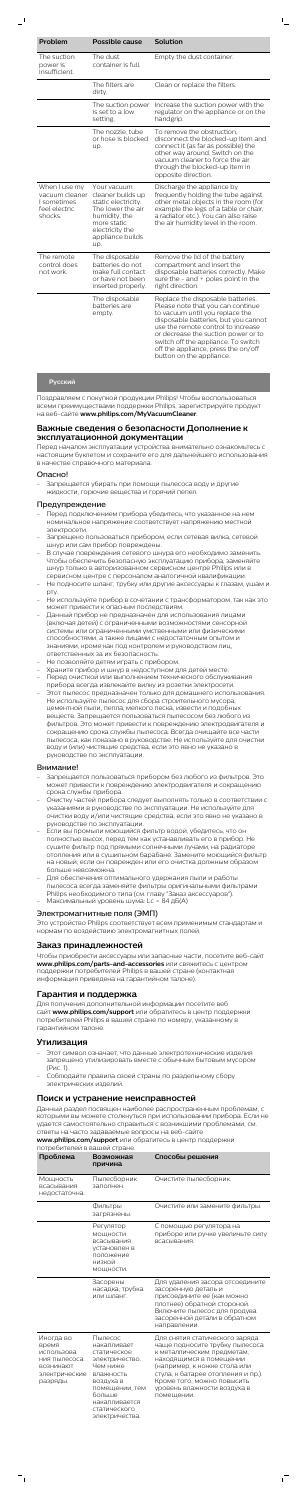| Проблема                                               | Возможная<br>причина                                                                    | Способы решения                                                                                                                                                                                                                                                                                                                                             |
|--------------------------------------------------------|-----------------------------------------------------------------------------------------|-------------------------------------------------------------------------------------------------------------------------------------------------------------------------------------------------------------------------------------------------------------------------------------------------------------------------------------------------------------|
| Пульт<br>дистанционно<br>го управления<br>не работает. | Одноразовые<br>батарейки<br>установлены<br>неправильно или<br>вставлены не до<br>конца. | Снимите крышку отсека для<br>батареек и правильно установите<br>одноразовые батарейки.<br>Соблюдайте полярность<br>установки батарей («+» и «-»).                                                                                                                                                                                                           |
|                                                        | Одноразовые<br>батарейки<br>разряжены.                                                  | Замените одноразовые батарейки<br>другими. Обратите внимание, что<br>можно продолжить уборку не<br>заменяя одноразовые батарейки,<br>но вы не сможете увеличить или<br>уменьшить мощность всасывания,<br>а также выключить прибор с<br>помощью пульта дистанционного<br>управления. Для выключения<br>прибора нажмите кнопку питания<br>на корпусе пылесос. |

 $\mathbb{L}$ 

Пылесос без мешка для сбора пыли

Изготовитель: "ДАП Б.В.", Туссендиепен 4 a, 9206АД, Драхтен, Нидерланды.

Импортер на территорию России и Таможенного Союза: ООО "Техника для дома Филипс", Российская Федерация, 123022, г. Москва, ул. Сергея Макеева, д. 13, 5 этаж, помещение ХVII, комната 31, номер телефона +7 495 961-1111

FC9573, FC9571, FC9570, FC9569: 220 В ; 50-60Гц; номин. мощность 1700 Вт IEC, макс. мощность 1900 Вт MAX

Потребляемая мощность не превышает максимальную мощность (MAX) при работе пылесоса с открытым входным отверстием для воздуха при максимальном напряжении сети (согласно ГОСТ IEC 60335-1) и допустимых отклонениях электрических параметров мотора.

Прибор класса II

Для бытовых нужд. Сделано в Китае.

| ____________                   |                 |
|--------------------------------|-----------------|
| Условия хранения, эксплуатации |                 |
| Температура                    | $0°C - +50°C$   |
| Относительная влажность        | $20 \% - 95 \%$ |
| Атмосферное давление           | 85 - 109 kPa    |

# Қазақша

Осы затты сатып алуыңызбен құттықтаймыз және Philips компаниясына қош келдіңіз! Philips ұсынған қолдау көрсету қызметін толықтай қолдану үшін, өнімді www.philips.com/MyVacuumCleaner сайтында тіркеңіз.

### Маңызды қауіпсіздік ақпараты - Қосымша пайдалану құжаттамасын

Құралды қолданбастан бұрын осы маңызды ақпаратты мұқият оқып шығып, оны келешекте қарау үшін сақтап қойыңыз.

### Қауіпті жағдайлар

- Ешқашан суды немесе басқа сұйықтықты, жанғыш заттарды немесе ыстық күлді сормаңыз.

### Абайлаңыз

- Құралды қоспас бұрын, онда көрсетілген кернеудің жергілікті желі кернеуіне сәйкес келетінін тексеріп алыңыз.
- Штепсельдік ұшы, қуат сымы немесе өзі зақымданған болса, құралды қолданбаңыз.
- Қуат сымы зақымданған болса, қауіпті жағдай орын алмауы үшін, оны тек Philips компаниясында, Philips мақұлдаған қызмет көрсету орталығында немесе білікті мамандар ауыстыруы керек.
- Шлангіні, түтікті немесе басқа қосалқы құралды көзіңізге қаратпаңыз немесе аузыңызға салмаңыз.
- Құралды трансформатормен бірге пайдаланбаңыз, себебі бұл әрекет қауіпті жағдай тудыруы мүмкін.
- Қауіпсіздігіне жауапты адамның қадағалауынсыз немесе құрылғыны пайдалану нұсқауларынсыз, физикалық және ойлау қабілеті шектеулі, сезімталдығы төмен, сондай-ақ білімі мен тәжірибесі аз адамдар (соның ішінде балалар) бұл құрылғыны қолданбауы керек.
- Балалардың құралмен ойнамауын қадағалаған жөн. - Құралды және оның сымын балалардың қолдары жетпейтін жерде
- сақтаңыз. - Құралды тазаламас немесе жөндемес бұрын, штепсельді розеткадан
- ажырату керек. - Бұл шаңсорғыш тек тұрмыстық қолданысқа арналған. Бұл шаңсорғышты
- құрылыс қалдығын, цемент шаңын, күлді, ұсақ құмды, әкті және ұқсас заттарды соруға пайдаланбаңыз. Шаңсорғышты сүзгілерсіз қолдануға болмайды. Моторға зақым келуі, сондай-ақ шаңсорғыштың қызмет мерзімін қысқартуы мүмкін. Шаңсорғыштың барлық бөлшектерін әрдайым пайдаланушы нұсқаулығында көрсетілгендей тазалаңыз. Пайдаланушы нұсқаулығында ерекше көрсетілген болмаса, ешқандай бөлшектерін сумен және/немесе тазалағыш құралдармен тазаламаңыз.

#### Абайлаңыз

- Құралды сүзгілерсіз қолдануға болмайды. Моторға зақым келуі, сондайақ құралдың қызмет мерзімін қысқартуы мүмкін.
- Барлық бөлшектерін әрдайым пайдаланушы нұсқаулығында
- көрсетілгендей тазалаңыз. Пайдаланушы нұсқаулығында ерекше

көрсетілген болса, ешқандай бөлшектерін сумен және/немесе тазалағыш құралдармен тазаламаңыз.

- Жуылатын сүзгіні сумен тазаласаңыз, құрылғыға қайта салар алдында оның толық құрғақ болуы қамтамасыз етіңіз. Сүзгіні тікелей күн сәулесінде, радиаторда немесе кептіргіш барабанда кептірмеңіз. Жуылатын сүзгіні қайтып дұрыстап тазалау мүмкін болмаса немесе зақымданса, оны ауыстырыңыз.
- Шаң сорғыш шаңды жақсылап жинап, оңтайлы қызмет көрсетуі үшін, сүзгілерді тек түпнұсқа Philips сүзгілерінің дұрыс түрімен алмастырыңыз («Қосалқы құралдарға тапсырыс беру» тарауын қараңыз).
- Максималды шу деңгейі: Lc = 84 дБ(A)

### Электромагниттік өрістер (ЭМӨ)

Бұл Philips құрылғысы электромагниттік өрістерге қатысты барлық қолданыстағы стандарттар мен ережелерге сәйкес келеді.

## Керек-жарақтарға тапсырыс беру

Керек-жарақтарды немесе қосалқы бөлшектерді сатып алу үшін, www.philips.com/parts-and-accessories сайтына кіріңіз немесе Philips дилеріне хабарласыңыз. Сонымен қатар, еліңіздегі Philips тұтынушыға қолдау көрсету орталығына хабарласа аласыз (байланыс мәліметтерін халықаралық кепілдік парақшасынан қараңыз).

## Кепілдік және қолдау көрсету

Егер сізге ақпарат немесе қолдау қажет болса, www.philips.com/support сайтына кіріңіз немесе халықаралық кепілдік парақшасын оқыңыз.

# Өңдеу

- Бұл белгі электр өнімдерін күнделікті үй қоқыстарымен (сурет 1) бірге тастауға болмайтынын білдіреді.
- Электр өнімдерін бөлек жинау бойынша жергілікті ережелерді орындаңыз.

### Ақаулықтарды жою

Бұл тарауда құрылғыда жиі кездесетін мәселелер аталып өтеді. Төмендегі ақпараттың көмегімен мәселені шеше алмасаңыз, жиі қойылатын сұрақтар тізімін көру үшін www.philips.com/support сайтына кіріңіз немесе еліңіздегі Тұтынушыларды қолдау орталығына хабарласыңыз.

| Мәселе                                                                | Ықтимал себеп                                                                                                                                          | Шешім                                                                                                                                                                                                                                                                                                                                                                              |
|-----------------------------------------------------------------------|--------------------------------------------------------------------------------------------------------------------------------------------------------|------------------------------------------------------------------------------------------------------------------------------------------------------------------------------------------------------------------------------------------------------------------------------------------------------------------------------------------------------------------------------------|
| Сорғызу қуаты<br>жеткіліксіз.                                         | Шаң контейнері<br>толып кеткен<br>болуы мүмкін.                                                                                                        | Шаң контейнерін босатыңыз.                                                                                                                                                                                                                                                                                                                                                         |
|                                                                       | Сүзгілер кірлеген.                                                                                                                                     | Сүзгілерді тазалаңыз немесе<br>алмастырыңыз.                                                                                                                                                                                                                                                                                                                                       |
|                                                                       | Сору қуаты<br>төменгі<br>параметрге<br>орнатылған.                                                                                                     | Құрылғыдағы немесе тұтқадағы<br>реттегішпен сору қуатын көбейтіңіз.                                                                                                                                                                                                                                                                                                                |
|                                                                       | Саптама, түтік<br>немесе шланг<br>бітеліп қалған.                                                                                                      | Тұрып қалған затты алу үшін бітіп<br>қалған бөлікті ажыратып,<br>(мүмкіндігінше) басқа жолмен<br>байланыстырыңыз. Шаңсорғышты<br>қосып, тұрып қалған затты кері<br>бағытта сорғызу арқылы шығарып<br>алыңыз.                                                                                                                                                                       |
| Шаңсорғышты<br>пайдаланғанда<br>кейде электр<br>соққыларын<br>аламын. | Шаңсорғышта<br>статикалық электр<br>жиналады. Ауа<br>ылғалдылығы<br>неғұрлым төмен<br>болса, құралда<br>соғұрлым көп<br>статикалық электр<br>жиналады. | Түтікті бөлмедегі басқа темір<br>заттарға (мысалы, үстелдің,<br>орындықтың аяқтарына, жылу<br>батареясына т.б.) қарсы ұстау<br>арқылы құралдың зарядын кетіріңіз.<br>Бөлмедегі ауа ылғалдылығын да<br>көтере аласыз.                                                                                                                                                               |
| қашықтан<br>басқару құралы<br>Жұмыс<br>істемейді.                     | Бір рет<br>пайдаланылатын<br>батареялар<br>толығымен тиіп<br>тұрған жоқ немесе<br>дұрыстап<br>салынбаған.                                              | Батарея бөлімінің қақпағын алып,<br>бір рет пайдаланылатын<br>батареяларды дұрыс салыңыз. -<br>және + полюстері дұрыс бағытта<br>екенін тексеріңіз.                                                                                                                                                                                                                                |
|                                                                       | Бір рет<br>пайдаланылатын<br>батарея қуаты<br>таусылған.                                                                                               | Бір рет пайдаланылатын<br>батареяларды ауыстырыңыз.<br>Шаңсорғышты бір рет<br>пайдаланылатын батареяларын<br>ауыстырған соң ғана пайдалануды<br>жалғастыра алатыныңызды<br>ескеріңіз, бірақ сору қуатын арттыру<br>немесе азайту не құрылғыны өшіру<br>үшін қашықтан басқару құралын<br>пайдалану мүмкін емес. Құрылғыны<br>өшіру үшін құрылғыдағы қосу/өшіру<br>түймесін басыңыз. |

 $\sqrt{2}$